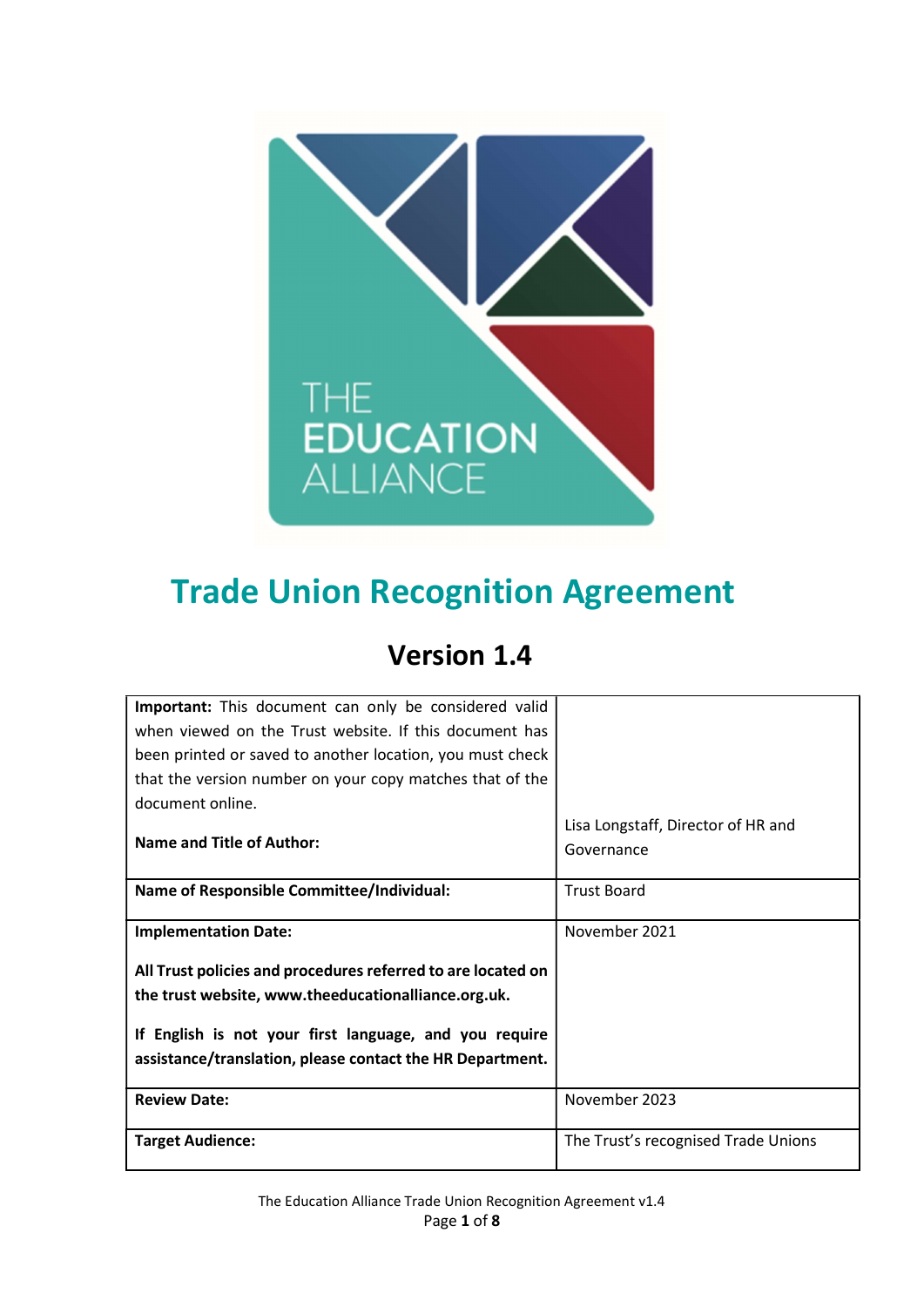#### INTRODUCTION

We are here to make great schools and happier, stronger communities so that people have better lives. We do this by:

- Always doing what is right
- Trusting in each other and standing shoulder to shoulder
- Doing what we know makes the difference

Doing what is right means always acting with integrity, in the interests of others and being honest, open and transparent.

The success of the organisation relies on the commitment, loyalty, creativity and courage of our outstanding workforce, which is delivered through a shared passion for teaching and learning, high aspirations for pupil learning, with each individual continually developing and growing professionally in an ever-changing environment. The Education Alliance (the 'trust') aims to recruit talented employees, provide them with the resources and freedom to perform at their best, encourage them to share best practice, innovate and collaborate, and engage them in taking actions which result in the trust making great schools and happier communities so that people have better lives.

The trust's culture is one of respect, honesty and high aspiration. Staff and pupils inspire each other and they work and study in an environment, which enables everyone to flourish and perform at their best.

We are genuinely committed to engaging with our people, encouraging involvement in decisions, changes and developments. We have established a trade union forum at which all our recognised trade unions are invited. We meet regularly throughout the academic year to ensure we have ongoing discussions regarding our people and this agreement sets out the framework for our relationship with our trade unions. We believe that representative trade unions help ensure good employee relations and we encourage employees to become union members.

#### Purpose

The purpose of this agreement is to provide a framework for the trust and its recognised trade unions to work together. This agreement details union recognition alongside a jointly agreed approach to consultation and negotiation. The trust and its recognised trade unions understand the employer's right to plan, organise and manage activities according to the strategic plan and objectives of the trust. In turn, the trust recognises the right of its recognised trade unions to recruit and represent the interests of their members, which may involve holding meetings on site. The trust views its workforce as its most valuable resource and this agreement acknowledges that in working together the aim of all parties is to ensure the trust continues to deliver high quality educational provision for its pupils through recruiting, developing, supporting, deploying, rewarding and recognising employees in a fair, equitable, sustainable way.

The trust recognises that, in accordance with TUPE Regulations, trade union recognition rights for recognised trade unions are automatically transferred over when a school transfers into the trust.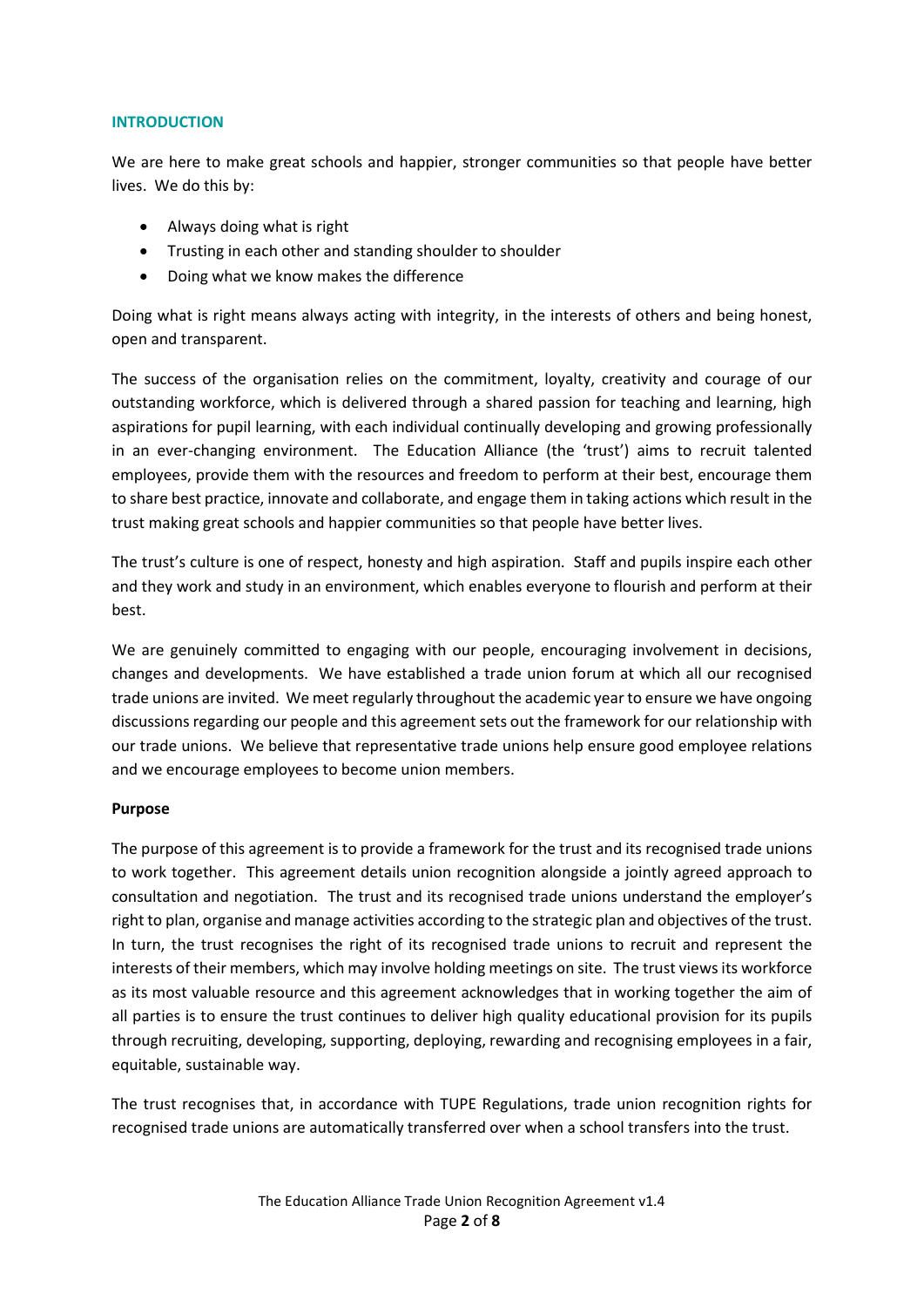All parties signing up to this agreement pledge to work together constructively with a view to reaching joint agreements, which are acceptable to their respective constituents. The trust and its recognised trade unions declare a commitment to maintaining good industrial relations and agree to make every effort to resolve any difficulties, which may arise, and to ensure this agreement is effective. The signatories of this agreement agree that it is in their mutual interest to work productively together and are committed to:

- Harmonious, respectful, professional working relationships
- **•** Effective communication
- Participation and involvement of staff
- **•** Effective and prompt resolution of issues and disputes
- Joint working on locally designed terms and conditions as well as consideration of the interpretation, agreement and implementation of nationally agreed terms and conditions, including pay
- Healthy employee relations and the fair treatment of staff
- Equal opportunities in employment
- Arrangements for discussion of professional issues concerning teaching and learning
- Avoidance of disputes
- Supporting a culture of high aspiration underpinned by appropriate learning and development opportunities, guidance, advice and support
- Engaging employees in matters relating to employment relations and teaching and learning

The trust achieves its strategic and operational objectives through its people and we promise our people that they will be supported, encouraged, respected and provided with an enjoyable and rewarding working environment. The trust is dedicated to developing, growing and retaining our talented people. We are a values driven organisation, offering autonomy, flexibility, collaboration, shared learning and development, opportunities for innovation, personal and professional growth and community accountability. We recognise the challenge our people face in achieving a healthy working life and we are committed to working with our recognised trade unions to clarify workload expectations, supporting staff to achieve a healthy work-home balance. This commitment is genuine and sincere and it applies to everyone in the trust.

For the purposes of this agreement, the term 'trade union representative' means appropriately elected, trained and accredited trade union representatives.

#### Recognition

The following Trade Unions are recognised both nationally and by The Education Alliance:

- Association of School and College Leaders (ASCL)
- National Education Union (NEU)
- National Association of Head Teachers (NAHT)
- National Association of Schoolmasters Union of Women Teachers (NASUWT)
- GMB
- UNITE
- UNISON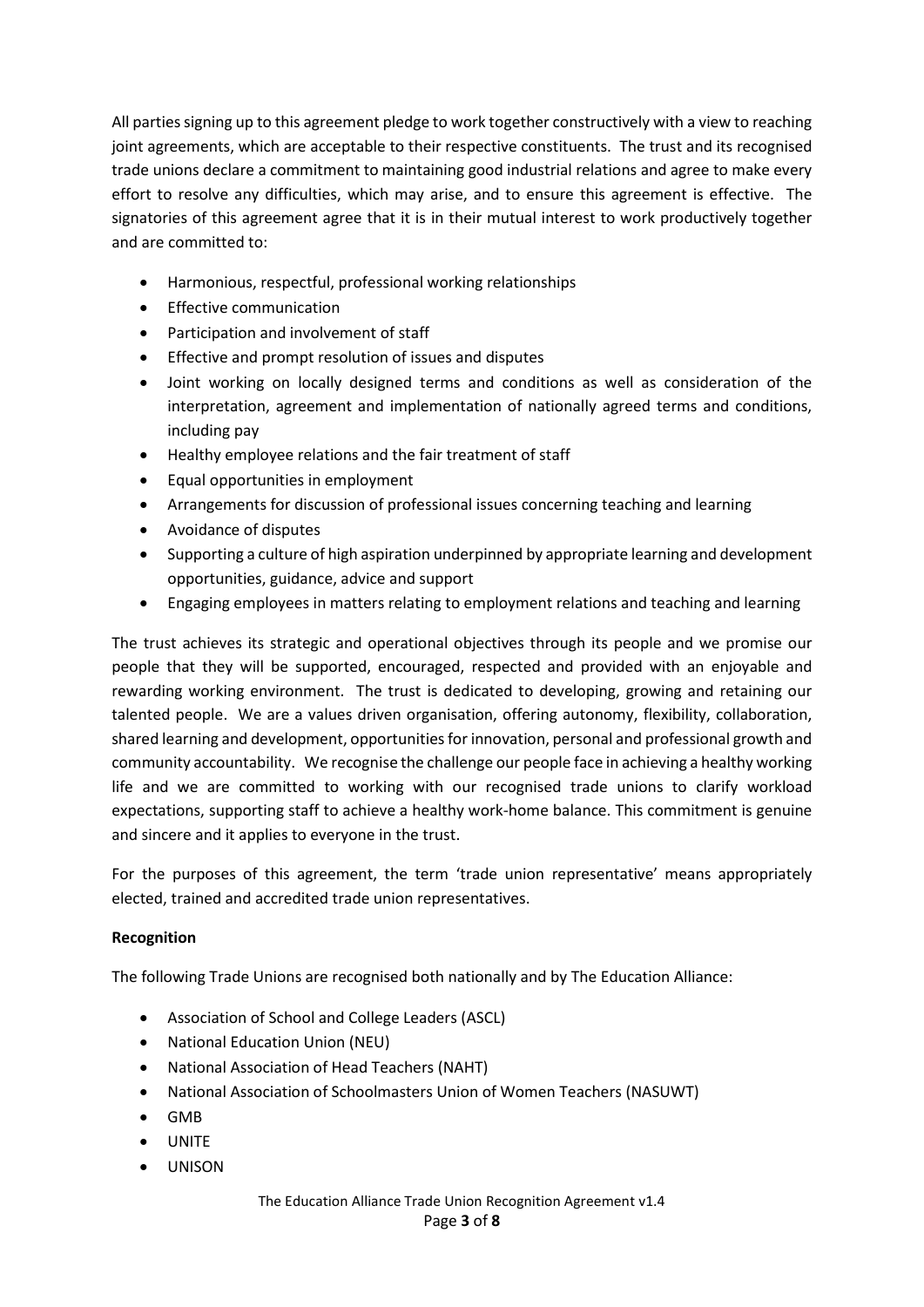Voice

#### Framework

Nationally, consultation and negotiation takes place through the Department for Education for Teachers and the National Joint Council for Associate Staff. The Education Alliance has a Trade Union Forum, which we refer to as the joint consultation and negotiation committee (JCNC) and the membership of that group and its associated committees is representative, fair and reasonable. The trust's Trade Union Forum meets at least 5 times per year. The trust is committed to working with its recognised trade unions when developing and reviewing approaches to terms and conditions and associated pay frameworks. Such discussions will include the interpretation and application of national agreements. In addition to this, Section 3 of the Green Book is open to local negotiation and the trust and the JCNC will work together to review Section 3 related agreements as the need arises.

The trust will consult with its recognised Trade Unions on the following:

- Pay frameworks
- Terms and conditions of employment
- Policies and procedures
- Health, safety and welfare of staff (including workload)
- Professional duties, standards and expectations
- Equality, diversity and inclusion
- Organisational change
- Staff amenities

This agreement will be reviewed regularly (at least every two years) to ensure it meets legal, statutory, national and local requirements.

The signatories of this agreement recognise the employees' statutory right to be represented by a trade union or work colleague of their choice for matters relating to the trust's disciplinary and grievance procedures, organisational change and redundancies. It extends this right to include matters relating to the trust's Capability Policy and Procedure and Health and Wellbeing Policy and Procedure. To this end, the trust agrees to share this agreement with its people and encourages membership of a recognised Trade Union. Where staff are in a union, they will be encouraged to seek support from an elected trade union representative.

If the Trust and the trade unions are negotiating and cannot reach agreement, either party can propose that the matter is referred to the Advisory, Conciliation and Arbitration Service (ACAS). For the matter to progress to ACAS, both parties must agree that a referral shall be made.

#### Trade Union Facilities

The Trust agrees to provide appropriate facilities to trade union representatives and members in order to enable them to discharge their duties and undertake trade union activity, facilitating effective communication and consultation with employees and their representatives as set out in this agreement.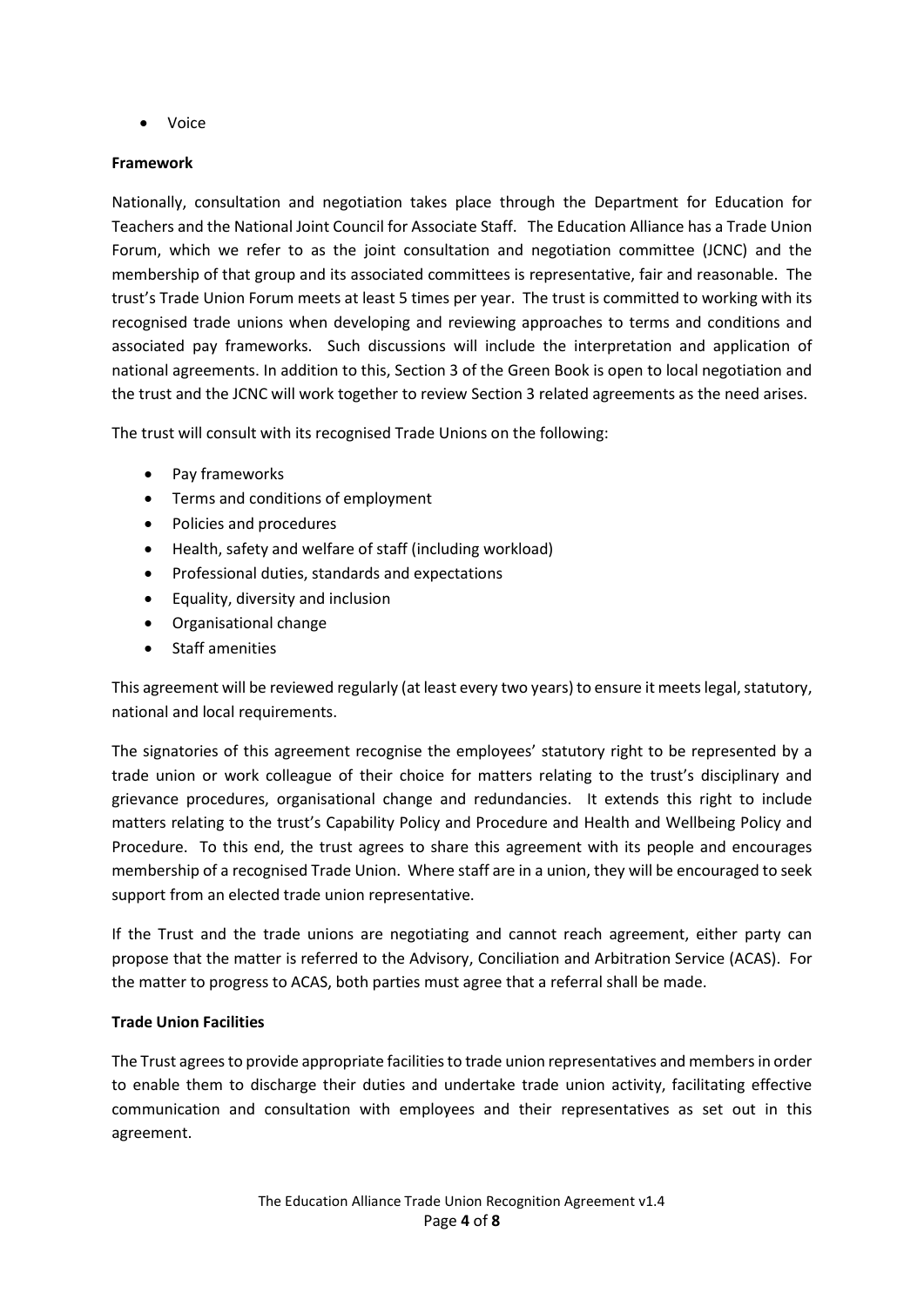Trade union representatives will be elected by the membership of their union in accordance with the rules of the individual trade unions and their respective trade unions will inform the Director of HR and Governance in writing of the names of the trade union representatives working directly with the trust.

The number of trade union representatives elected shall be a matter for each union and shall be reasonable.

The trust will work with its recognised trade unions, promoting recognised trade unions and ensuring that no trade union representative suffers any detriment resulting from their role as a trade union representative.

The trust recognises the statutory right of trade union representatives to reasonable time off with pay for the purpose of carrying out trade union duties. The trust will seek to negotiate with recognised trade unions reasonable facility time agreements including relevant local authority pooled facility time arrangements to ensure it has access to local trade union representatives. The trust is committed to paying into the relevant Local Authority trade union facility arrangements. The trust will not unreasonably withhold appropriate time off with pay, in particular time off for representatives to attend meetings convened by the trust; consultation with regional representatives; reasonable time off for representatives to attend essential training and development and annual conferences. Such time off with pay will normally be during normal working hours within the trust. Trade union representatives will give as much notice as possible of the need for time off to undertake union duties and no reasonable request will be refused. The trust will also endeavour, wherever possible, to provide trade union representatives with reasonable accommodation to hold meetings; reasonable access to and free and confidential use of telephone, and reasonable access and free use of email and computer facilities, including photocopying facilities. The trust will, if requested, provide local representatives with secure storage, access to notice boards in staff rooms and space on its school's intranet sites.

The trust will, wherever possible, support secondment arrangements whereby a member of staff submits a request to be released to fulfil union duties (e.g. where a member of staff has been offered a secondment to take on local trade union responsibilities). Such arrangements will be agreed for an academic year.

The trust will not take disciplinary action against a trade union representative until an employed official of their respective trade union has been consulted (unless the representative refuses to give their consent).

The trust will make arrangements for the deduction and transfer of union subscriptions through payroll for Trade Unions requiring such facilities.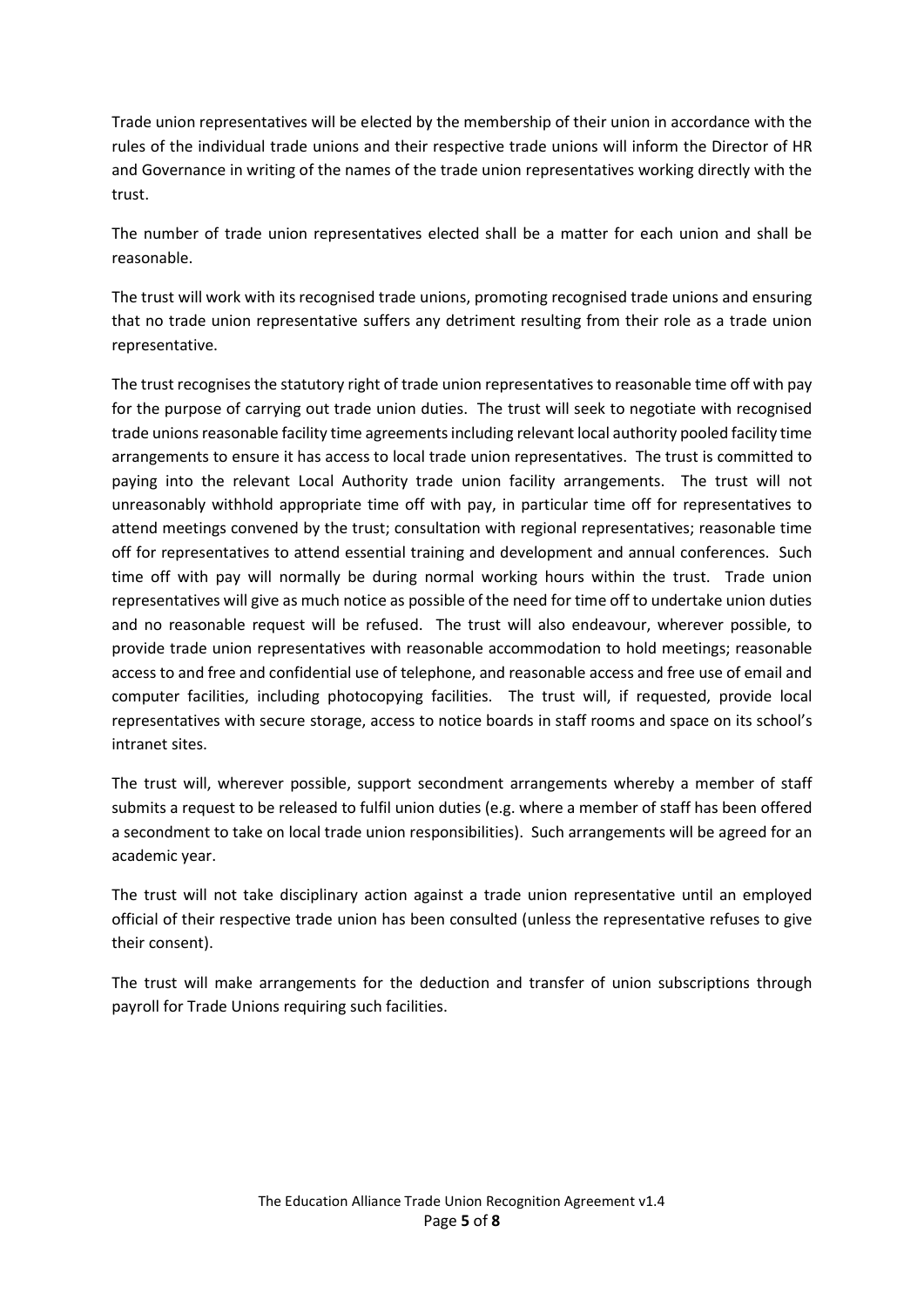#### Signed on behalf of The Education Alliance

Name (printed):

Signature:

Date:

Signed on behalf of NEU

Name (printed):

Signature:

Date:

Signed on behalf of ASCL

Name (printed):

Signature:

Date: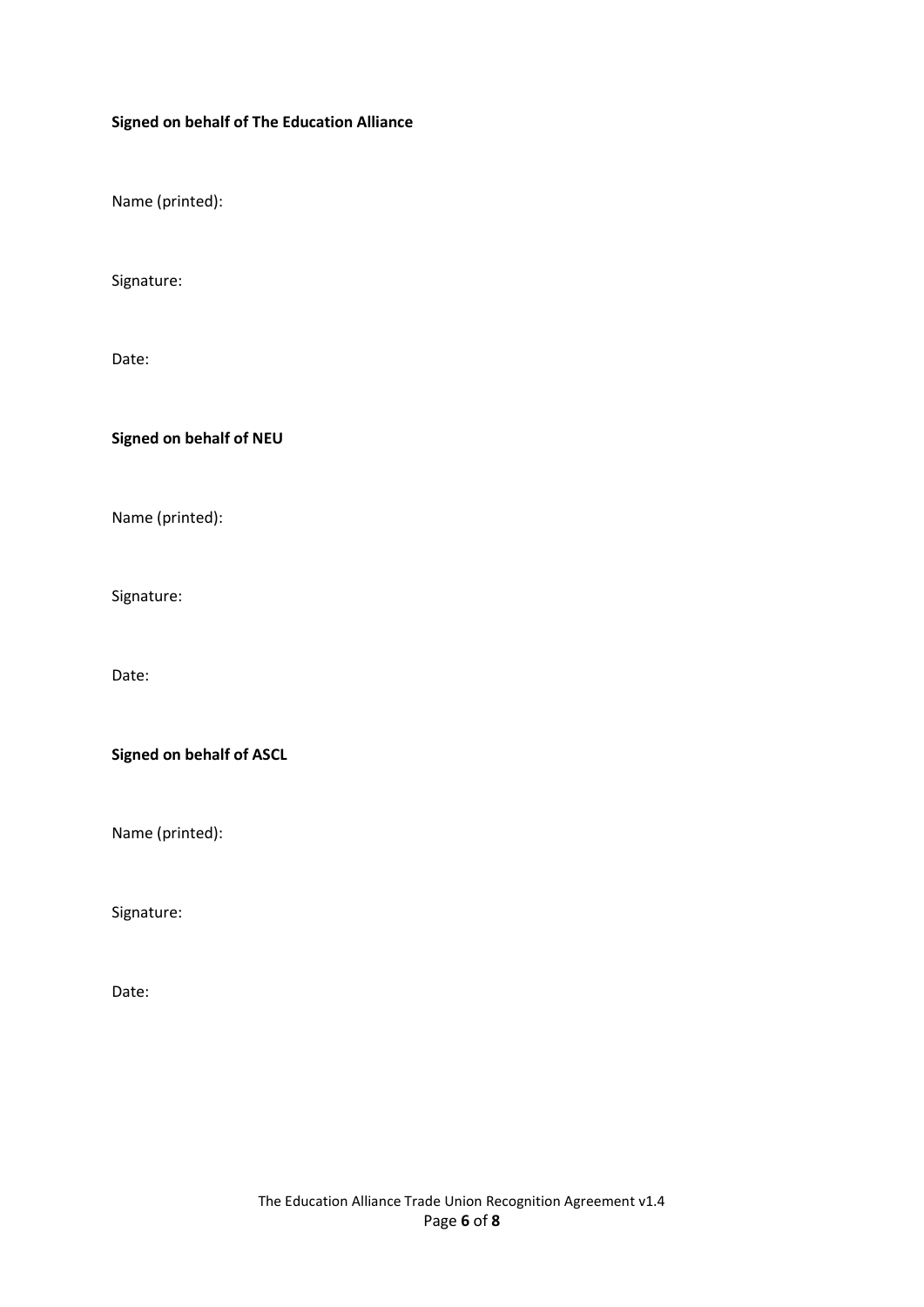#### Signed on behalf of GMB

Name (printed):

Signature:

Date:

Signed on behalf of NAHT

Name (printed):

Signature:

Date:

Signed on behalf of NASUWT

Name (printed):

Signature:

Date: